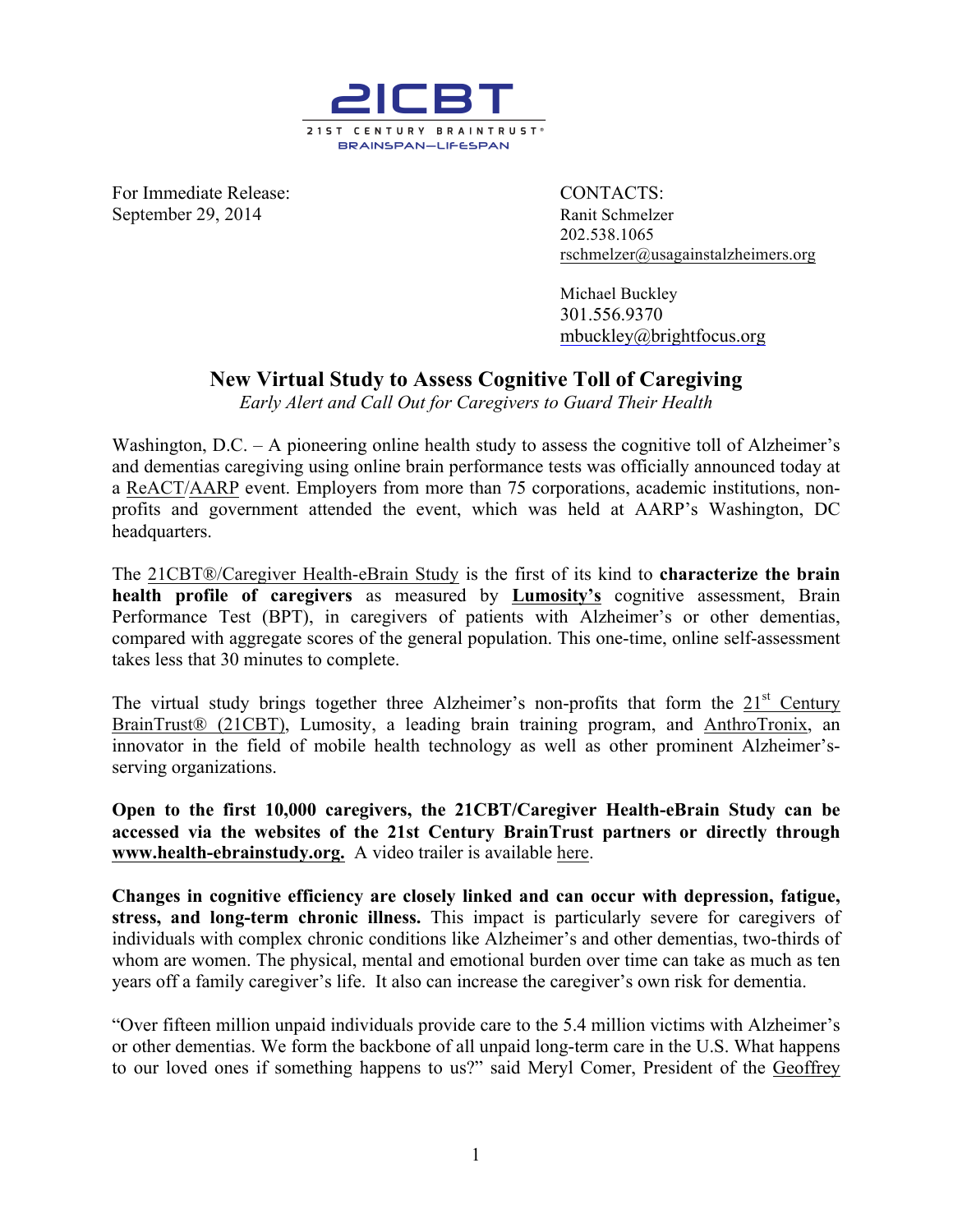Beene Foundation Alzheimer's Initiative, founding partner of the 21<sup>st</sup> Century BrainTrust, and the author of *Slow Dancing with a Stranger: Lost and Found in the Age of Alzheimer's*.

"We believe the 21CBT/Caregiver Health-eBrain Study serves to support the caregiver community and advance research at the same time," said Stacy Haller, CEO of BrightFocus® Foundation and founding partner in the 21<sup>st</sup> Century BrainTrust. "This is a new avenue of science, one that begins to engage caregivers in the research process for themselves and their loved ones."

George Vradenburg, co-founder of USAgainstAlzheimer's, and convener of the CEOi (Global CEO Initiative Against Alzheimer's Disease) added, "Our 21CBT mission is to stimulate a three way connection between a new generation of technology innovation, the scientific community, and public support for virtual research to design successful mobile health interventions for caregiver and patient support."

Outreach partners include: National Alliance for Caregiving, Home Instead Senior Care, Caring.com, Leeza's Care Connection, Caregiver Action Network (CAN), ReACT, CEOi, and WomenAgainstAlzheimer's,

###

## **ABOUT:**

The **21st Century BrainTrust® (21CBT®)** consists of the Geoffrey Beene Foundation Alzheimer's Initiative, BrightFocus® Foundation, USAgainstAlzheimer's, and its scientific advisor, Cleveland Clinic/Lou Ruvo Brain Institute.

**Geoffrey Beene Foundation Alzheimer's Initiative**: Catalytic donor philanthropy that promotes innovation in early diagnosis and AD prevention. Funded by the Geoffrey Beene Foundation since 2008, it has launched major innovation challenges, national public service campaigns and led the formation in 2012 of the non-profit partnership, 21st Century BrainTrust.

**USAgainstAlzheimer's:** Leader in marshaling political will toward combating Alzheimer's. One of only 12 non-governmental members of the National Alzheimer's Project Act Advisory Council, USAgainstAlzheimer's is also co-convener of the Global CEO Initiative on Alzheimer's Disease, and Leaders Engaged on Alzheimer's Disease (LEAD Coalition), a coalition of 67 organizations from the business and civic sectors.

**BrightFocus® Foundation: Cure in Mind. Cure in Sight.** A nonprofit organization supporting research and public education to help eradicate brain and eye diseases, including Alzheimer's disease, macular degeneration, and glaucoma. BrightFocus supports innovative, catalytic scientific research around the globe.

**Lumosity**: America's leading brain training company with more than 60 million members, and paying subscribers from 180 countries. Founded in 2005 and launched in 2007, Lumosity offers more than 40 games that are designed to challenge core cognitive abilities. Lumosity games are based on neuroscience, with continuing independent third-party studies being conducted by researchers at academic institutions around the world. Lumosity is headquartered in San Francisco, CA.